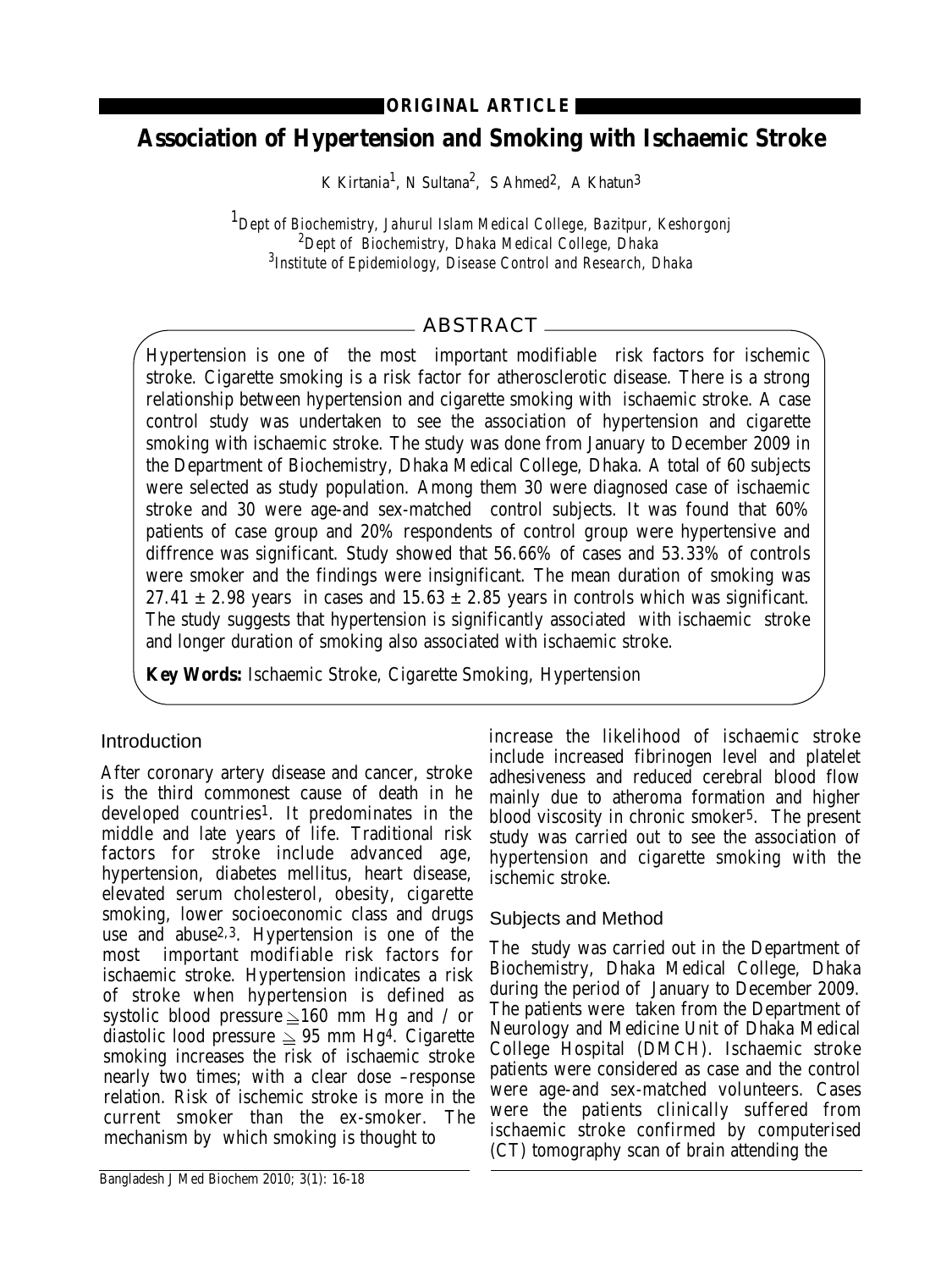Department of Neurology and different Medicine Units of DMCH during the study period. In this study sample size were taken as 60. Thirty patients with ischaemic stroke were taken as cases among which 21 were male and 9 were female; and 30 healthy volunteers were taken as controls among which 21 were male and 9 were female. Data were analyzed by computer with the help of SPSS version 12 software package. All data were recorded systematically in a data collection sheet. Categorical variables were analyzed by using chi square test. For all the statistical analysis 2 tailed 'p' values  $< 0.05$  were considered as significant.

#### **Results**

In both groups (case and control), 30 % were in  $5<sup>th</sup>$  decade, 56.66 % were in 6<sup>th</sup> and 7<sup>th</sup> decade and 13.33  $\%$  were in  $8<sup>th</sup>$  decade of their lives. In the case group Mean  $(\pm SD)$  of ages was 65.26  $(\pm 6.68)$  years and in the control group it was 65.10  $(\pm 7.04)$  years. (Table-I).

**Table I :** Age distribution of case and control

| Age (years)     | Group-I          | <b>Group II</b>  |  |
|-----------------|------------------|------------------|--|
| $(n = 30)$      | $(n = 30)$       |                  |  |
| number $( %)$   | number $(\%)$    |                  |  |
| $< 609(30.0)$ * |                  | 9(30.0)          |  |
| 60-80           | 17 (56.66)       | 17 (56.66)       |  |
| > 80            | 4(13.33)         | 4(13.33)         |  |
| Mean $\pm$ SD   | $65.26 \pm 6.68$ | $65.10 \pm 7.04$ |  |

 $Group-I = Case$ ,  $Group-II = Control$ 

*\* Figures in the parentheses denote corresponding %*

In this study 60% patients of case group and 20% respondents of control group were hypertensive. Statistically significant difference was observed between the two groups regarding the presence of hypertension  $(p=0.004)$  (Table-II).

**Table II :** Association of hypertension with ischaemic stroke and control groups

| <b>Study</b><br>group | Number of<br><b>Hypertensive</b><br>subjects | <b>Number of Total</b><br>non hypertensive<br>subjects |                           | t value p value |       |
|-----------------------|----------------------------------------------|--------------------------------------------------------|---------------------------|-----------------|-------|
| Case<br>Control       | $18(60)$ *<br>23 (80)                        | 12 (40)<br>7(20)                                       | <b>30(100)</b><br>30(100) | 8.297           | 0.004 |
| <b>Total</b>          | 35(58.33)                                    | 25(41.66)                                              | 60(100)                   |                 |       |

*\* Figures in the parentheses denote corresponding %*

The study showed that 17 (56.66%) of cases and 16 (53.33%) of controls were smokers. No statistically significant difference was observed between cases and controls regarding the habit of smoking (Table-III).

The mean duration of smoking was  $27.41 \pm 2.98$ years in cases and  $15.63 \pm 2.85$  years in controls. There was significant difference between the two groups regarding the duration of smoking (Table-IV).

**Table III:** Comparison of smoking habit between case and control groups

| <b>Study</b> | Number of     | Number of  | Total   |               | t Value p Value |
|--------------|---------------|------------|---------|---------------|-----------------|
| group        | Smoker        | non Smoker |         |               |                 |
| Case         | $17(56.66)$ * | 13 (43.34) | 30(100) | $0.067$ 0.795 |                 |
| Control      | 16 (53.33)    | 14 (46.67) | 30(100) |               |                 |
| <b>Total</b> | 33(55.00)     | 27(45.00)  | 60(100) |               |                 |

*\* Figures in the parentheses denote corresponding %*

**Table IV:** Comparison of smoking duration between case and control

| Group            | Mean duration of<br><b>Smoking in years</b> |        | p value |
|------------------|---------------------------------------------|--------|---------|
| Case $(n=17)$    | $27.41 \pm 2.98^*$                          | 11.599 | 0.0001  |
| Control $(n=16)$ | $15.63 \pm 2.85$                            |        |         |

*\* Unpaired 't' test was done to test significance; level of significance was 0.05*

#### **Discussion**

Hypertension is one of the most important modifiable risk factors for ischemic stroke. Most estimates for hypertension indicate a relative risk of stroke is approximately 44. In the present study, 60 % of patients with ischemic stroke and 20% of the control were hypertensive. There was highly significant difference between the two groups regarding the presence of hypertension  $(p < 0.01)$ . Goldstein et al.  $(2001)$ found similar results in their study done in USA. They estimated 50 % of patients with ischemic stroke had hypertension. The present study, showed that 56.66% of cases and 53.33% of controls were smoker. No statistically significant difference was observed between cases and controls regarding the habit of smoking